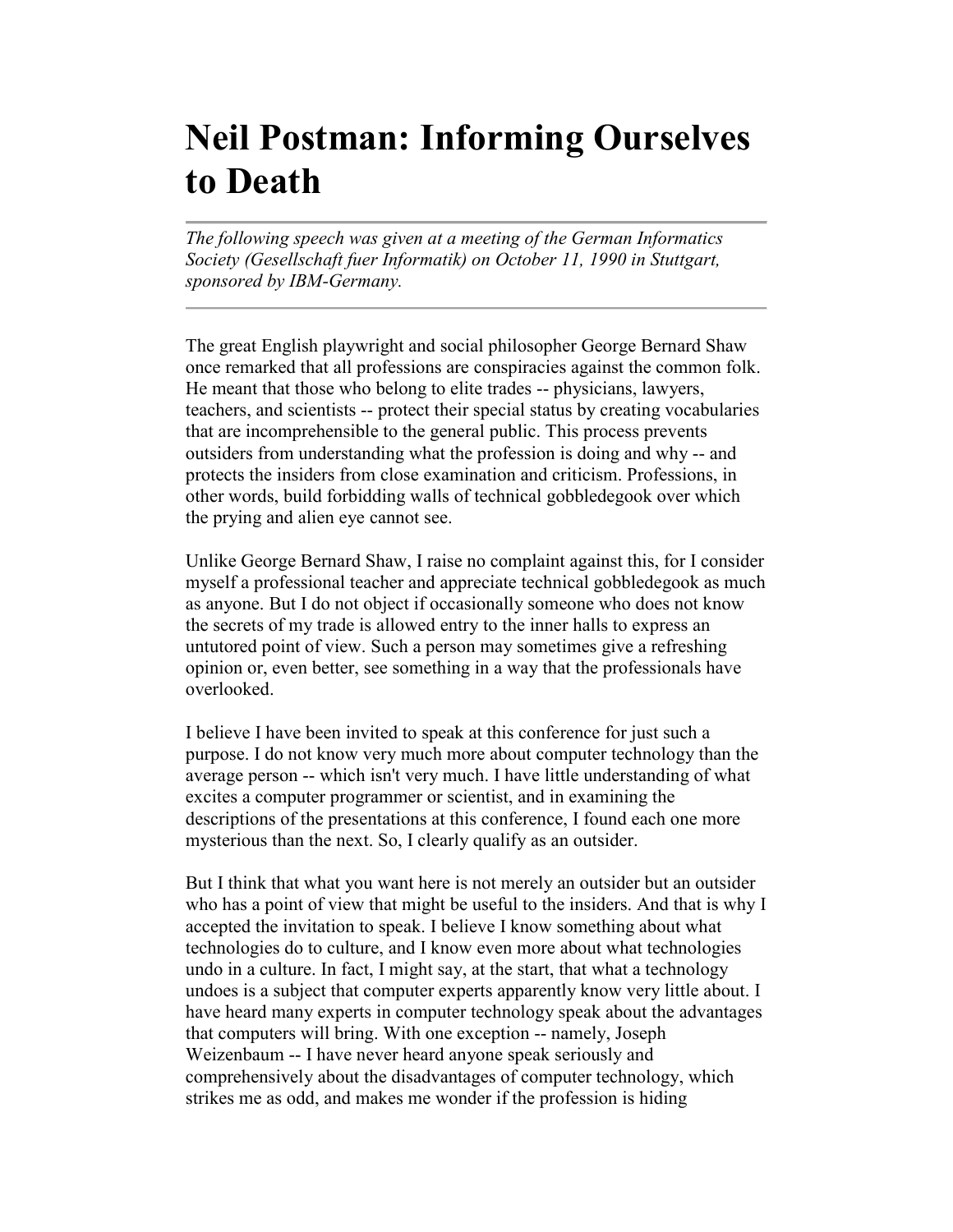something important. That is to say, what seems to be lacking among computer experts is a sense of technological modesty.

After all, anyone who has studied the history of technology knows that technological change is always a Faustian bargain: Technology giveth and technology taketh away, and not always in equal measure. A new technology sometimes creates more than it destroys. Sometimes, it destroys more than it creates. But it is never one-sided.

The invention of the printing press is an excellent example. Printing fostered the modern idea of individuality but it destroyed the medieval sense of community and social integration. Printing created prose but made poetry into an exotic and elitist form of expression. Printing made modern science possible but transformed religious sensibility into an exercise in superstition. Printing assisted in the growth of the nation-state but, in so doing, made patriotism into a sordid if not a murderous emotion.

Another way of saying this is that a new technology tends to favor some groups of people and harms other groups. School teachers, for example, will, in the long run, probably be made obsolete by television, as blacksmiths were made obsolete by the automobile, as balladeers were made obsolete by the printing press. Technological change, in other words, always results in winners and losers.

In the case of computer technology, there can be no disputing that the computer has increased the power of large-scale organizations like military establishments or airline companies or banks or tax collecting agencies. And it is equally clear that the computer is now indispensable to high-level researchers in physics and other natural sciences. But to what extent has computer technology been an advantage to the masses of people? To steel workers, vegetable store owners, teachers, automobile mechanics, musicians, bakers, brick layers, dentists and most of the rest into whose lives the computer now intrudes? These people have had their private matters made more accessible to powerful institutions. They are more easily tracked and controlled; they are subjected to more examinations, and are increasingly mystified by the decisions made about them. They are more often reduced to mere numerical objects. They are being buried by junk mail. They are easy targets for advertising agencies and political organizations. The schools teach their children to operate computerized systems instead of teaching things that are more valuable to children. In a word, almost nothing happens to the losers that they need, which is why they are losers.

It is to be expected that the winners -- for example, most of the speakers at this conference -- will encourage the losers to be enthusiastic about computer technology. That is the way of winners, and so they sometimes tell the losers that with personal computers the average person can balance a checkbook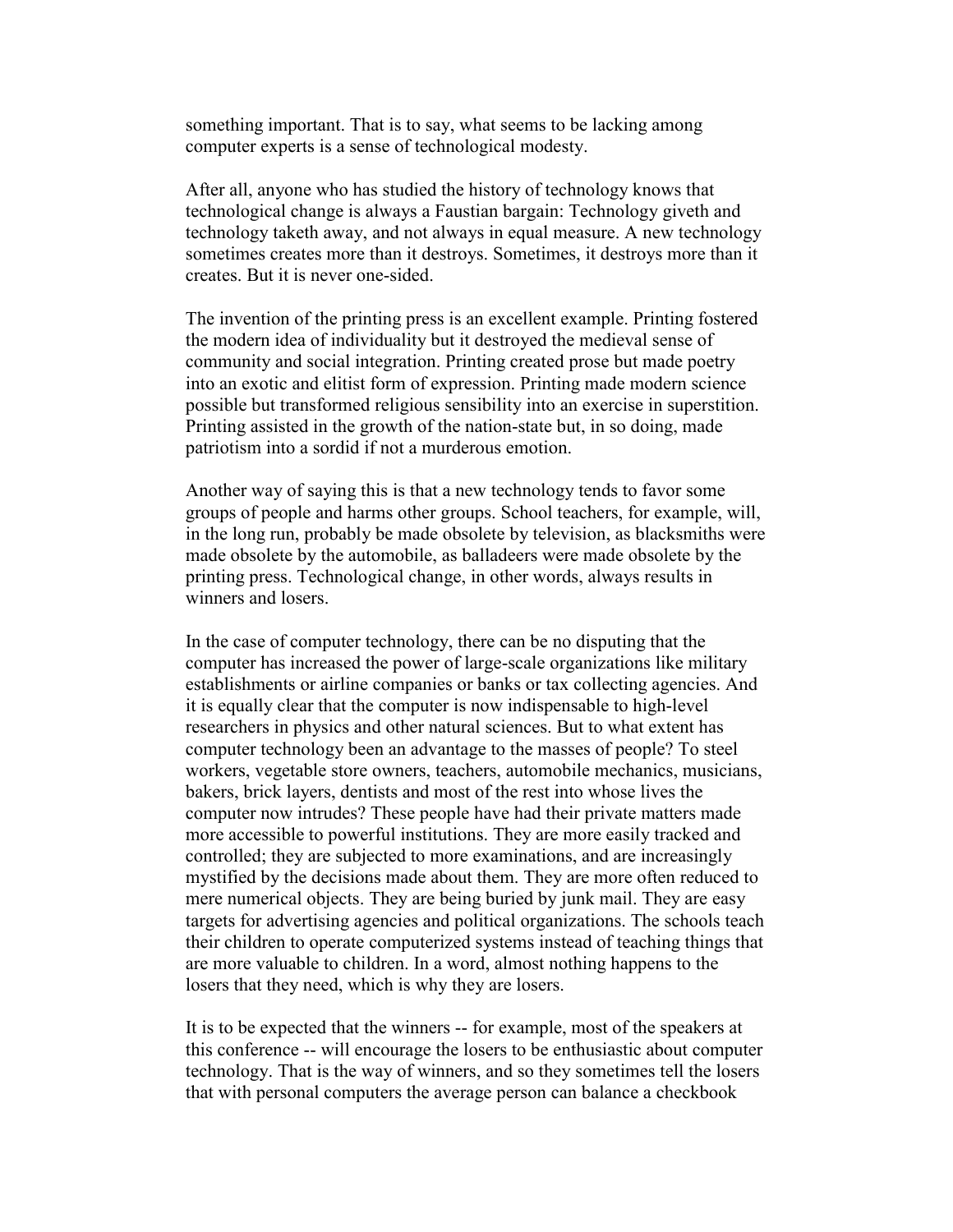more neatly, keep better track of recipes, and make more logical shopping lists. They also tell them that they can vote at home, shop at home, get all the information they wish at home, and thus make community life unnecessary. They tell them that their lives will be conducted more efficiently, discreetly neglecting to say from whose point of view or what might be the costs of such efficiency.

Should the losers grow skeptical, the winners dazzle them with the wondrous feats of computers, many of which have only marginal relevance to the quality of the losers' lives but which are nonetheless impressive. Eventually, the losers succumb, in part because they believe that the specialized knowledge of the masters of a computer technology is a form of wisdom. The masters, of course, come to believe this as well. The result is that certain questions do not arise, such as, to whom will the computer give greater power and freedom, and whose power and freedom will be reduced?

Now, I have perhaps made all of this sound like a wellplanned conspiracy, as if the winners know all too well what is being won and what lost. But this is not quite how it happens, for the winners do not always know what they are doing, and where it will all lead. The Benedictine monks who invented the mechanical clock in the 12th and 13th centuries believed that such a clock would provide a precise regularity to the seven periods of devotion they were required to observe during the course of the day. As a matter of fact, it did. But what the monks did not realize is that the clock is not merely a means of keeping track of the hours but also of synchronizing and controlling the actions of men. And so, by the middle of the 14th century, the clock had moved outside the walls of the monastery, and brought a new and precise regularity to the life of the workman and the merchant. The mechanical clock made possible the idea of regular production, regular working hours, and a standardized product. Without the clock, capitalism would have been quite impossible. And so, here is a great paradox: the clock was invented by men who wanted to devote themselves more rigorously to God; and it ended as the technology of greatest use to men who wished to devote themselves to the accumulation of money. Technology always has unforeseen consequences, and it is not always clear, at the beginning, who or what will win, and who or what will lose.

I might add, by way of another historical example, that Johann Gutenberg was by all accounts a devoted Christian who would have been horrified to hear Martin Luther, the accursed heretic, declare that printing is "God's highest act of grace, whereby the business of the Gospel is driven forward." Gutenberg thought his invention would advance the cause of the Holy Roman See, whereas in fact, it turned out to bring a revolution which destroyed the monopoly of the Church.

We may well ask ourselves, then, is there something that the masters of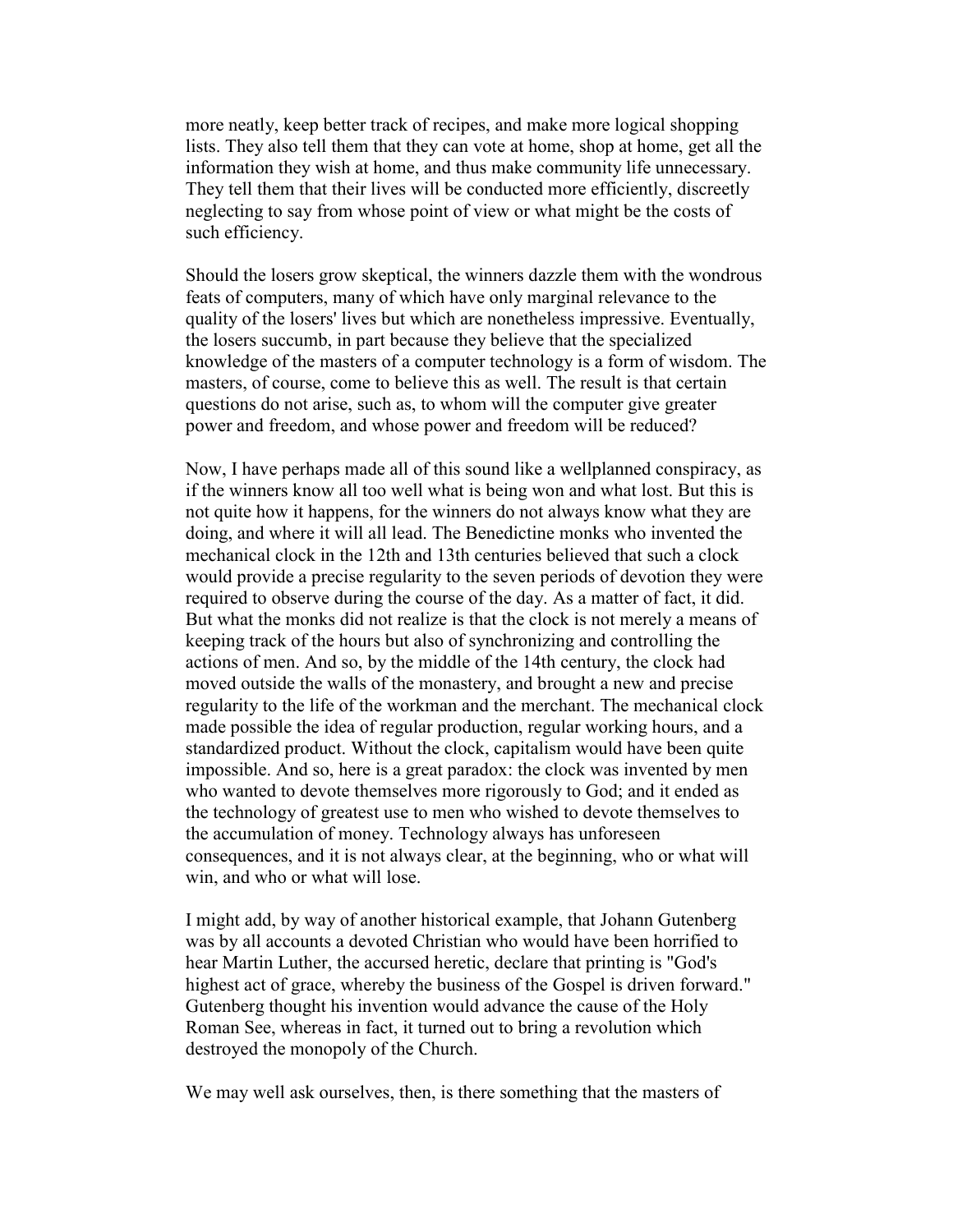computer technology think they are doing for us which they and we may have reason to regret? I believe there is, and it is suggested by the title of my talk, "Informing Ourselves to Death." In the time remaining, I will try to explain what is dangerous about the computer, and why. And I trust you will be open enough to consider what I have to say. Now, I think I can begin to get at this by telling you of a small experiment I have been conducting, on and off, for the past several years. There are some people who describe the experiment as an exercise in deceit and exploitation but I will rely on your sense of humor to pull me through.

Here's how it works: It is best done in the morning when I see a colleague who appears not to be in possession of a copy of *The New York Times*. "Did you read The Times this morning?," I ask. If the colleague says yes, there is no experiment that day. But if the answer is no, the experiment can proceed. "You ought to look at Page 23," I say. "There's a fascinating article about a study done at Harvard University." "Really? What's it about?" is the usual reply. My choices at this point are limited only by my imagination. But I might say something like this: "Well, they did this study to find out what foods are best to eat for losing weight, and it turns out that a normal diet supplemented by chocolate eclairs, eaten six times a day, is the best approach. It seems that there's some special nutrient in the eclairs -- encomial dioxin -- that actually uses up calories at an incredible rate."

Another possibility, which I like to use with colleagues who are known to be health conscious is this one: "I think you'll want to know about this," I say. "The neuro-physiologists at the University of Stuttgart have uncovered a connection between jogging and reduced intelligence. They tested more than 1200 people over a period of five years, and found that as the number of hours people jogged increased, there was a corresponding decrease in their intelligence. They don't know exactly why but there it is."

I'm sure, by now, you understand what my role is in the experiment: to report something that is quite ridiculous -- one might say, beyond belief. Let me tell you, then, some of my results: Unless this is the second or third time I've tried this on the same person, most people will believe or at least not disbelieve what I have told them. Sometimes they say: "Really? Is that possible?" Sometimes they do a double-take, and reply, "Where'd you say that study was done?" And sometimes they say, "You know, I've heard something like that."

Now, there are several conclusions that might be drawn from these results, one of which was expressed by H. L. Mencken fifty years ago when he said, there is no idea so stupid that you can't find a professor who will believe it. This is more of an accusation than an explanation but in any case I have tried this experiment on non-professors and get roughly the same results. Another possible conclusion is one expressed by George Orwell -- also about 50 years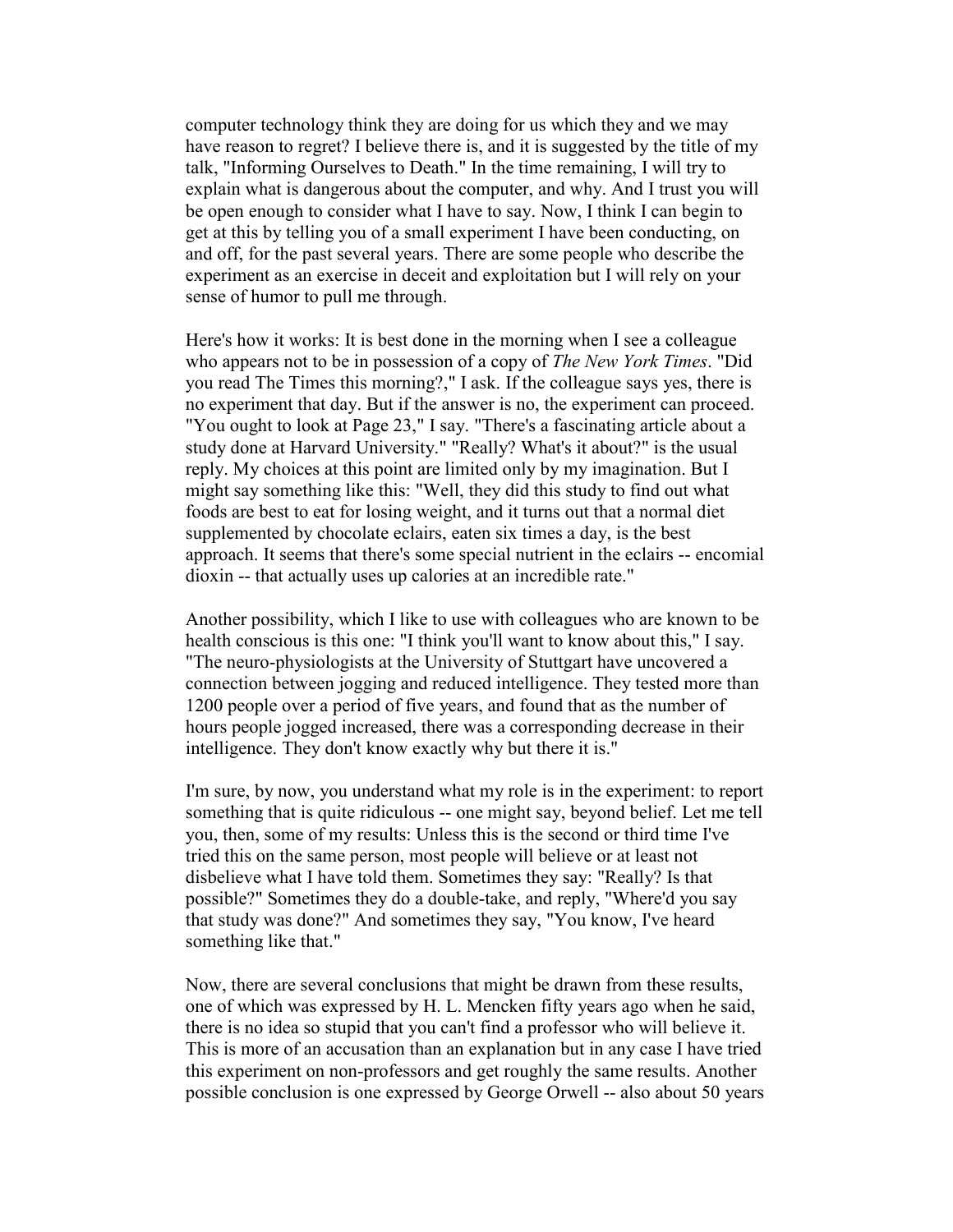ago -- when he remarked that the average person today is about as naive as was the average person in the Middle Ages. In the Middle Ages people believed in the authority of their religion, no matter what. Today, we believe in the authority of our science, no matter what.

But I think there is still another and more important conclusion to be drawn, related to Orwell's point but rather off at a right angle to it. I am referring to the fact that the world in which we live is very nearly incomprehensible to most of us. There is almost no fact -- whether actual or imagined -- that will surprise us for very long, since we have no comprehensive and consistent picture of the world which would make the fact appear as an unacceptable contradiction. We believe because there is no reason not to believe. No social, political, historical, metaphysical, logical or spiritual reason. We live in a world that, for the most part, makes no sense to us. Not even technical sense. I don't mean to try my experiment on this audience, especially after having told you about it, but if I informed you that the seats you are presently occupying were actually made by a special process which uses the skin of a Bismark herring, on what grounds would you dispute me? For all you know - - indeed, for all I know -- the skin of a Bismark herring *could* have made the seats on which you sit. And if I could get an industrial chemist to confirm this fact by describing some incomprehensible process by which it was done, you would probably tell someone tomorrow that you spent the evening sitting on a Bismark herring.

Perhaps I can get a bit closer to the point I wish to make with an analogy: If you opened a brand-new deck of cards, and started turning the cards over, one by one, you would have a pretty good idea of what their order is. After you had gone from the ace of spades through the nine of spades, you would expect a ten of spades to come up next. And if a three of diamonds showed up instead, you would be surprised and wonder what kind of deck of cards this is. But if I gave you a deck that had been shuffled twenty times, and then asked you to turn the cards over, you would not expect any card in particular -- a three of diamonds would be just as likely as a ten of spades. Having no basis for assuming a given order, you would have no reason to react with disbelief or even surprise to whatever card turns up.

The point is that, in a world without spiritual or intellectual order, nothing is unbelievable; nothing is predictable, and therefore, nothing comes as a particular surprise.

In fact, George Orwell was more than a little unfair to the average person in the Middle Ages. The belief system of the Middle Ages was rather like my brand-new deck of cards. There existed an ordered, comprehensible worldview, beginning with the idea that all knowledge and goodness come from God. What the priests had to say about the world was derived from the logic of their theology. There was nothing arbitrary about the things people were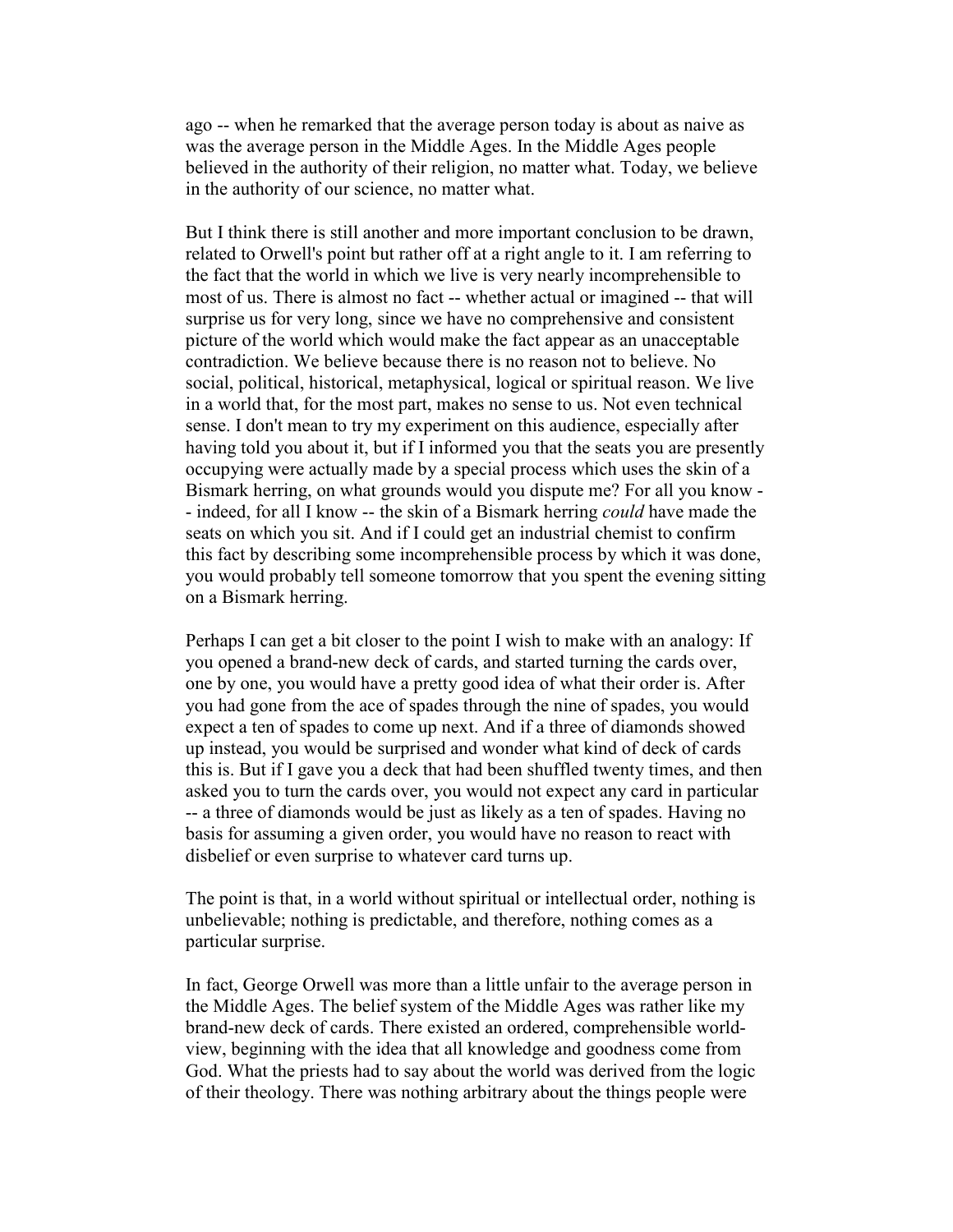asked to believe, including the fact that the world itself was created at 9 AM on October 23 in the year 4004 B.C. That could be explained, and was, quite lucidly, to the satisfaction of anyone. So could the fact that 10,000 angels could dance on the head of a pin. It made quite good sense, if you believed that the Bible is the revealed word of God and that the universe is populated with angels. The medieval world was, to be sure, mysterious and filled with wonder, but it was not without a sense of order. Ordinary men and women might not clearly grasp how the harsh realities of their lives fit into the grand and benevolent design, but they had no doubt that there was such a design, and their priests were well able, by deduction from a handful of principles, to make it, if not rational, at least coherent.

The situation we are presently in is much different. And I should say, sadder and more confusing and certainly more mysterious. It is rather like the shuffled deck of cards I referred to. There is no consistent, integrated conception of the world which serves as the foundation on which our edifice of belief rests. And therefore, in a sense, we are more naive than those of the Middle Ages, and more frightened, for we can be made to believe almost anything. The skin of a Bismark herring makes about as much sense as a vinyl alloy or encomial dioxin.

Now, in a way, none of this is our fault. If I may turn the wisdom of Cassius on its head: the fault is not in ourselves but almost literally in the stars. When Galileo turned his telescope toward the heavens, and allowed Kepler to look as well, they found no enchantment or authorization in the stars, only geometric patterns and equations. God, it seemed, was less of a moral philosopher than a master mathematician. This discovery helped to give impetus to the development of physics but did nothing but harm to theology. Before Galileo and Kepler, it was possible to believe that the Earth was the stable center of the universe, and that God took a special interest in our affairs. Afterward, the Earth became a lonely wanderer in an obscure galaxy in a hidden corner of the universe, and we were left to wonder if God had any interest in us at all. The ordered, comprehensible world of the Middle Ages began to unravel because people no longer saw in the stars the face of a friend.

And something else, which once was our friend, turned against us, as well. I refer to information. There was a time when information was a resource that helped human beings to solve specific and urgent problems of their environment. It is true enough that in the Middle Ages, there was a scarcity of information but its very scarcity made it both important and usable. This began to change, as everyone knows, in the late 15th century when a goldsmith named Gutenberg, from Mainz, converted an old wine press into a printing machine, and in so doing, created what we now call an information explosion. Forty years after the invention of the press, there were printing machines in 110 cities in six different countries; 50 years after, more than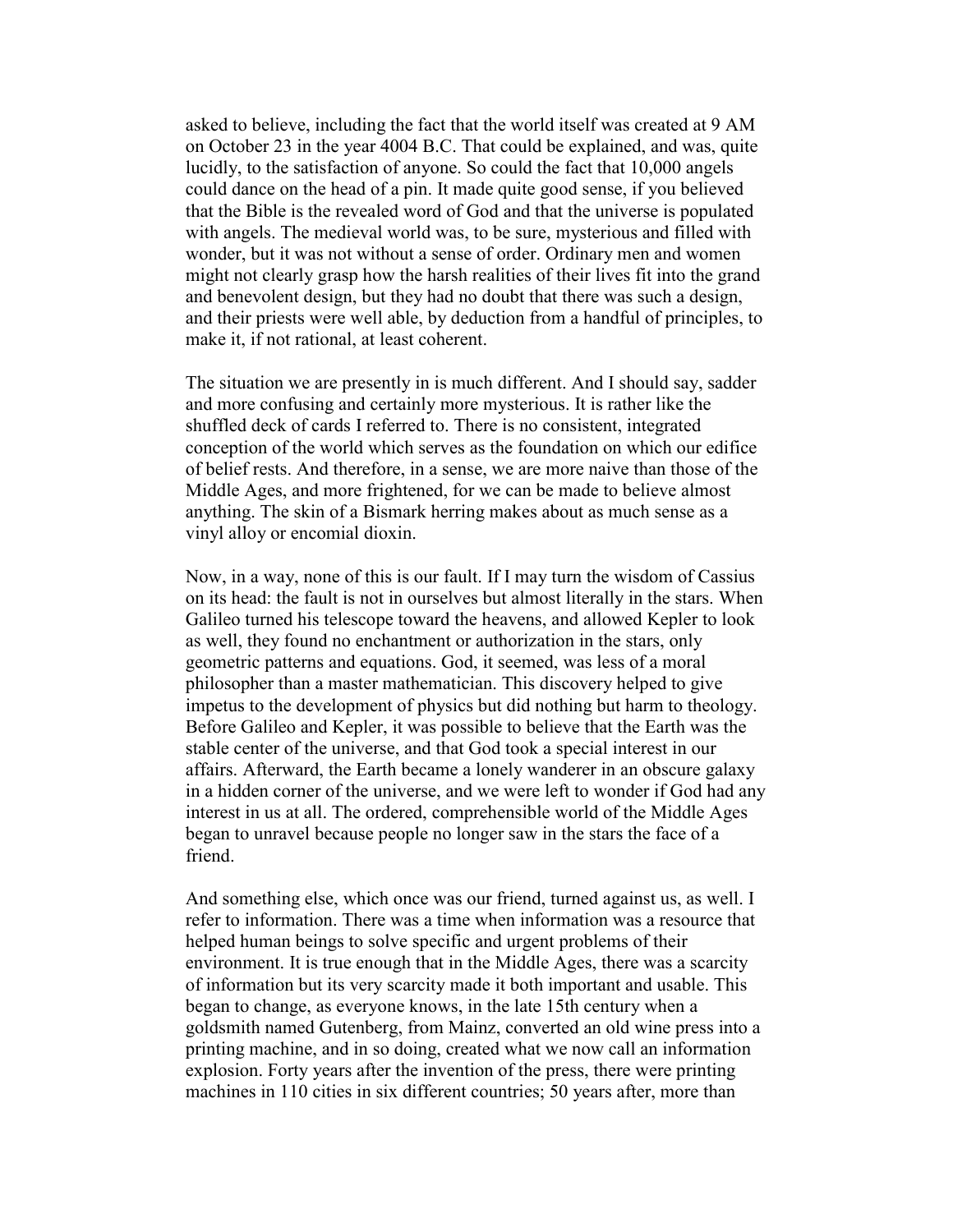eight million books had been printed, almost all of them filled with information that had previously not been available to the average person. Nothing could be more misleading than the idea that computer technology introduced the age of information. The printing press began that age, and we have not been free of it since.

But what started out as a liberating stream has turned into a deluge of chaos. If I may take my own country as an example, here is what we are faced with: In America, there are 260,000 billboards; 11,520 newspapers; 11,556 periodicals; 27,000 video outlets for renting tapes; 362 million TV sets; and over 400 million radios. There are 40,000 new book titles published every year (300,000 world-wide) and every day in America 41 million photographs are taken, and just for the record, over 60 billion pieces of advertising junk mail come into our mail boxes every year. Everything from telegraphy and photography in the 19th century to the silicon chip in the twentieth has amplified the din of information, until matters have reached such proportions today that for the average person, information no longer has any relation to the solution of problems.

The tie between information and action has been severed. Information is now a commodity that can be bought and sold, or used as a form of entertainment, or worn like a garment to enhance one's status. It comes indiscriminately, directed at no one in particular, disconnected from usefulness; we are glutted with information, drowning in information, have no control over it, don't know what to do with it.

And there are two reasons we do not know what to do with it. First, as I have said, we no longer have a coherent conception of ourselves, and our universe, and our relation to one another and our world. We no longer know, as the Middle Ages did, where we come from, and where we are going, or why. That is, we don't know what information is relevant, and what information is irrelevant to our lives. Second, we have directed all of our energies and intelligence to inventing machinery that does nothing but increase the supply of information. As a consequence, our defenses against information glut have broken down; our information immune system is inoperable. We don't know how to filter it out; we don't know how to reduce it; we don't know to use it. We suffer from a kind of cultural AIDS.

Now, into this situation comes the computer. The computer, as we know, has a quality of universality, not only because its uses are almost infinitely various but also because computers are commonly integrated into the structure of other machines. Therefore it would be fatuous of me to warn against every conceivable use of a computer. But there is no denying that the most prominent uses of computers have to do with information. When people talk about "information sciences," they are talking about computers -- how to store information, how to retrieve information, how to organize information.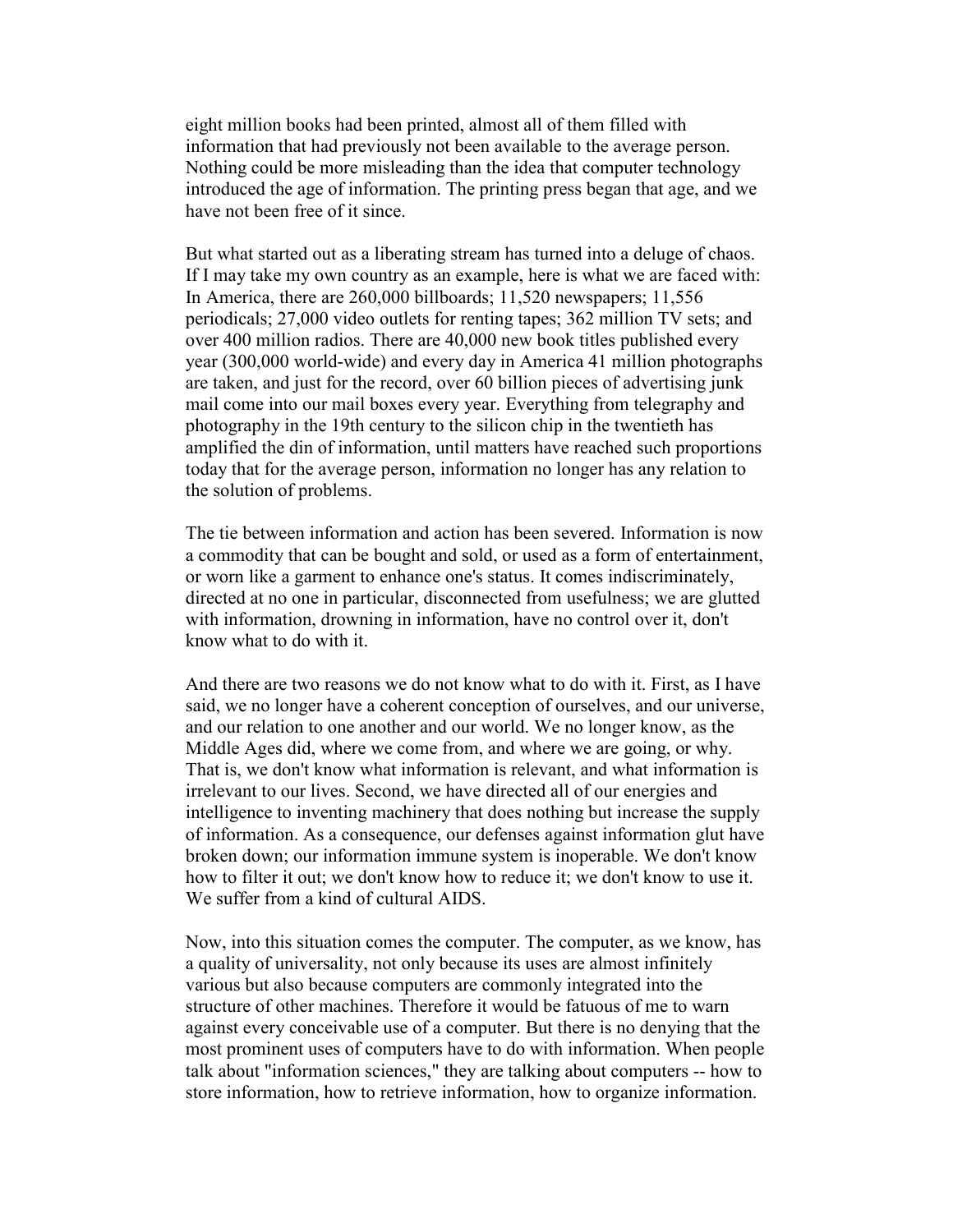The computer is an answer to the questions, how can I get more information, faster, and in a more usable form? These would appear to be reasonable questions. But now I should like to put some other questions to you that seem to me more reasonable. Did Iraq invade Kuwait because of a lack of information? If a hideous war should ensue between Iraq and the U.S., will it happen because of a lack of information? If children die of starvation in Ethiopia, does it occur because of a lack of information? Does racism in South Africa exist because of a lack of information? If criminals roam the streets of New York City, do they do so because of a lack of information?

Or, let us come down to a more personal level: If you and your spouse are unhappy together, and end your marriage in divorce, will it happen because of a lack of information? If your children misbehave and bring shame to your family, does it happen because of a lack of information? If someone in your family has a mental breakdown, will it happen because of a lack of information?

I believe you will have to concede that what ails us, what causes us the most misery and pain -- at both cultural and personal levels -- has nothing to do with the sort of information made accessible by computers. The computer and its information cannot answer any of the fundamental questions we need to address to make our lives more meaningful and humane. The computer cannot provide an organizing moral framework. It cannot tell us what questions are worth asking. It cannot provide a means of understanding why we are here or why we fight each other or why decency eludes us so often, especially when we need it the most. The computer is, in a sense, a magnificent toy that distracts us from facing what we most needed to confront -- spiritual emptiness, knowledge of ourselves, usable conceptions of the past and future. Does one blame the computer for this? Of course not. It is, after all, only a machine. But it is presented to us, with trumpets blaring, as at this conference, as a technological messiah.

Through the computer, the heralds say, we will make education better, religion better, politics better, our minds better -- best of all, ourselves better. This is, of course, nonsense, and only the young or the ignorant or the foolish could believe it. I said a moment ago that computers are not to blame for this. And that is true, at least in the sense that we do not blame an elephant for its huge appetite or a stone for being hard or a cloud for hiding the sun. That is their nature, and we expect nothing different from them. But the computer has a nature, as well. True, it is only a machine but a machine designed to manipulate and generate information. That is what computers do, and therefore they have an agenda and an unmistakable message.

The message is that through more and more information, more conveniently packaged, more swiftly delivered, we will find solutions to our problems. And so all the brilliant young men and women, believing this, create